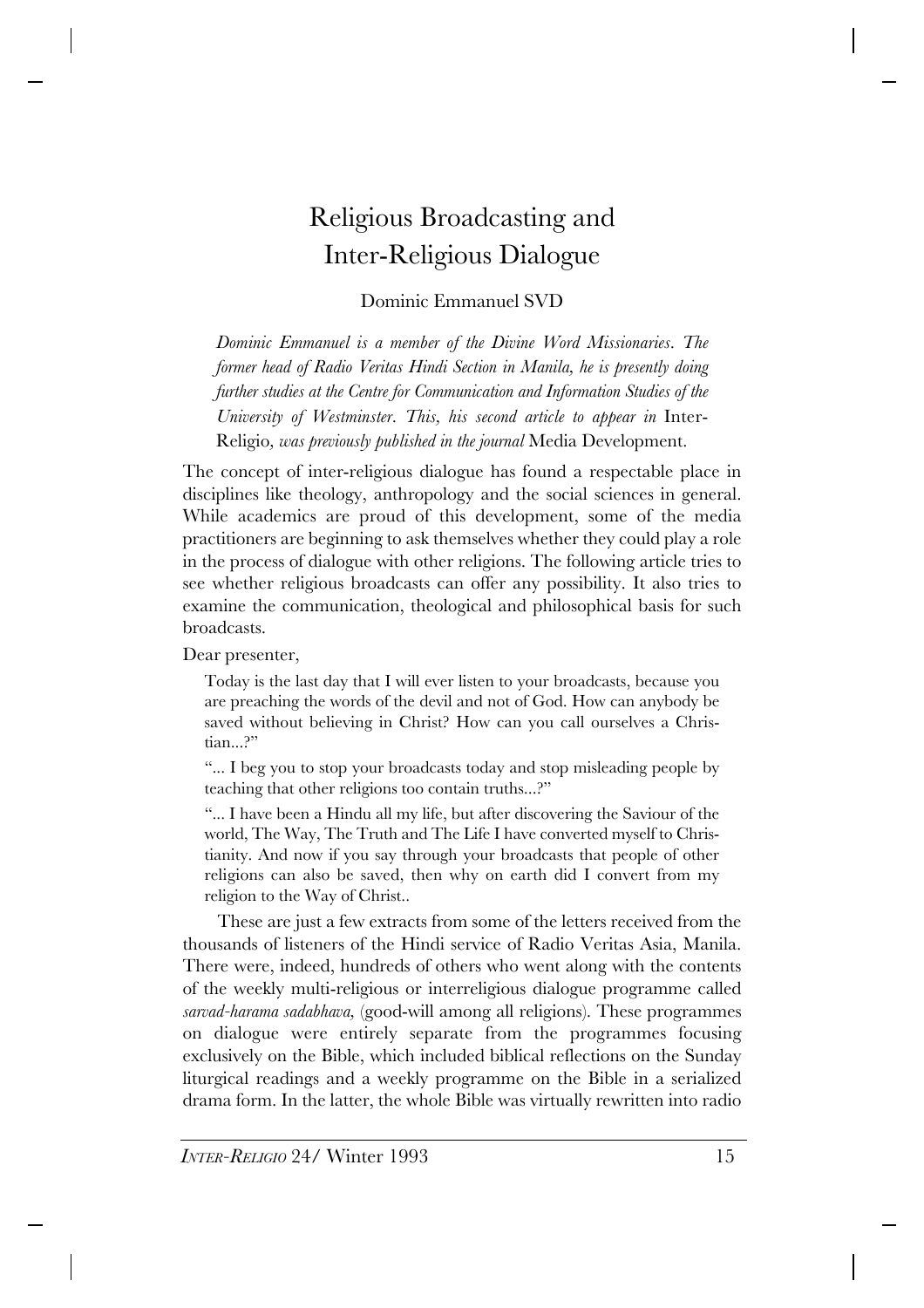drama format. All of these programmes still continue to be on air from what is known to be a religious radio station, called 'Radio Veritas', and which is owned by the Federation of Asian Catholic Bishops' Conference.

One would certainly be very curious to know as to what precisely evoked such overtly outrageous reactions from the listeners to the programmes. In order to answer that query, one would have to go into the whole set of arguments in the sphere of inter-religious dialogue. The purpose of this article, however, is not so much to look at the justifications for and against the concept of inter-religious dialogue, as to see if such a dialogue is at all possible through radio broadcasts.

The inter-religious programmes have their roots in personal experiences. I grew up in a town in the North of India and, besides one other Catholic family in this densely populated neighbourhood, the others were largely Hindus, with a good number of Muslims and a small number of Sikhs. Though I always witnessed different kinds of worship and religious celebrations as a growing child, these never sparked any significant questions in my mind.

Later in life, I was invited to speak on a few occasions in simple town gatherings, where religious leaders from different religious groups would also be invited to speak. These gatherings were called *Sarvadharama Sadabhava Sam melan. Sarvadharama* could be translated as 'all religions'; *Sadabhava* means 'good-will', 'amity' or 'understanding', and *Sam melan* means 'gathering', or 'assembly.' The goal of these meetings was to create better understanding and harmony among believers of different religions. These gatherings were in response to growing fundamentalism in some religions, giving birth to tensions, and sometimes riots, in many towns of India.

The problems of conflicts between different religions or among different sects within one religion was not a new problem at that time nor has it diminished since. The opportunities at the town gatherings were great, but the realization that the benefits were reaching only those who were able to be physically present at such a meeting also become apparent. The next question which rather spontaneously arose in my mind was: Would it be possible at all to reach a greater number of people with this message of *Sarvadharama Sadabhava.* Then came the opportunity to head a new broadcast service in Hindi from Radio Veritas Asia, Manila.

This programme was indeed, and still continues to be, only an attempt at multi-religious understanding or inter-religious dialogue. As we shall see below, radio broadcasts are basically monological in format. They are not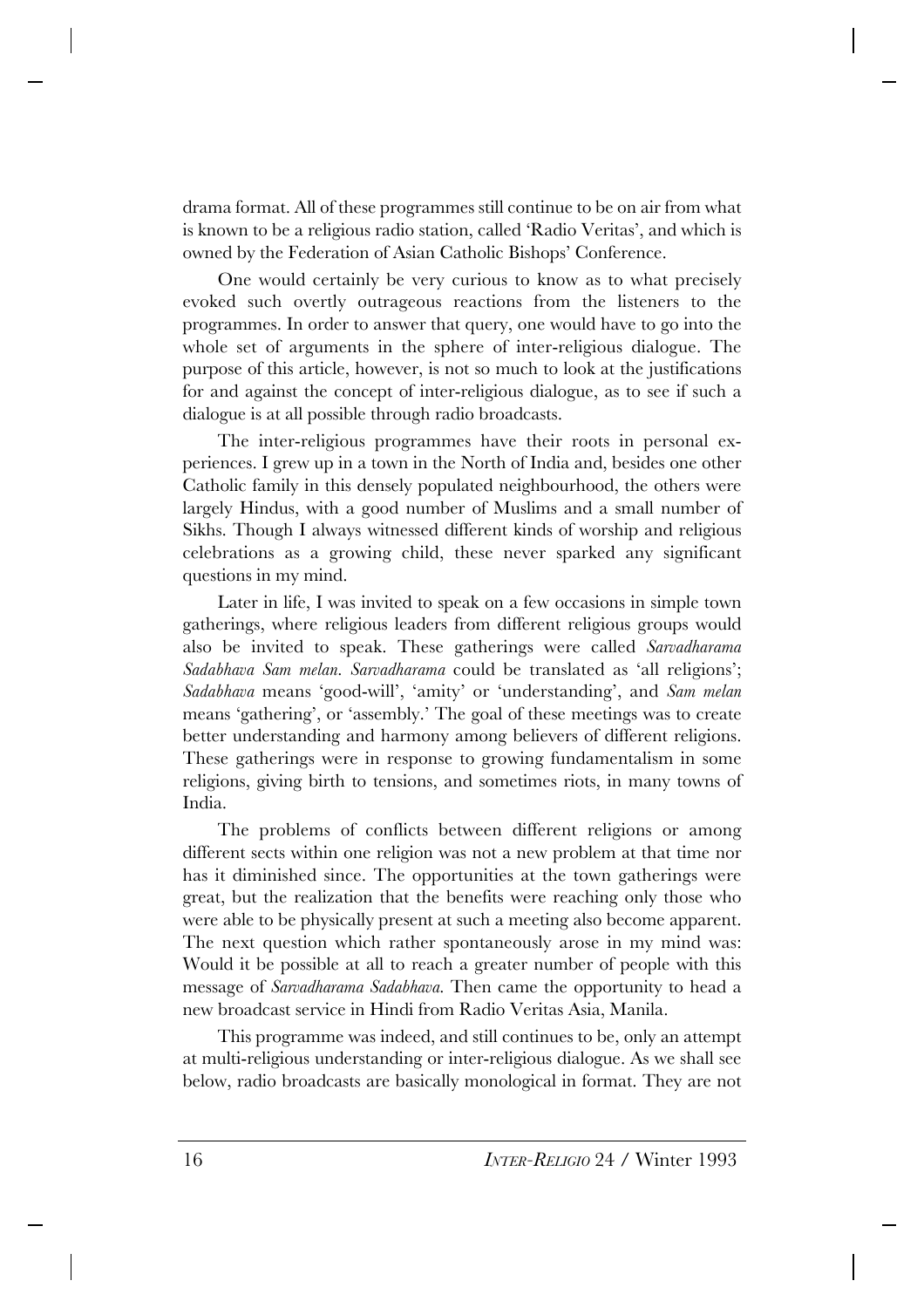dialogical. Although in exceptional cases, like 'phone-ins', this objective can also be achieved, but it in no way replaces face to face dialogue. And even face to face communication does not guarantee genuine dialogue.

## THE PROGRAMME'S RATIONALE

The problems of multi-religious societies are quite obvious. Different theories try to explain the causes behind these conflicts. Nobody denies that this is not a real and growing enigma in many parts of the world, though sometimes it expresses itself in other shades such as 'ethnic cleansing', 'Neo-Nazi propaganda', claims of the 'true original Church', etc.

Many of the problems, misunderstandings and tensions that exist with regard to religious beliefs could be reduced if people just knew more about other religions. Media in general could play a vital role in the dissemination of information about other religions. Underlying this concept is the conviction that all religions are in themselves noble and convey admirable moral precepts; they indicate a certain proven path to reach God, and are based on the solid foundation of centuries' old religious experiences and traditions, handed down to us through many generations, sometimes despite the terrible onslaught of invaders or well meaning 'missionaries'. How could these rich experiences of the Divine be discarded as pagan and not comprising of any truth? Does God have a monopoly of one religion, one scripture, one race or one people?

Recent church documents have recognized the richness of other religions and of different Christian churches and include ecumenical dialogue or inter-religious dialogue on their agenda. Another assumption of the programme was that if the adherents of different religions, who desire to coexist in harmony with society and the world around them, would only have the opportunity to discover what other religions really are; what their neighbours believe in; what the other person on the street keeps close to his heart; what the classmate or the teacher in the school reveres; what the meanings of different religious festivals are; what different religious symbols stand for; and how various religions come into existence, then they would begin to regard believers of other religions differently, probably with a much greater spirit of tolerance, respect, understanding and sensitivity rather than with fear, prejudice and, in some cases, hatred.

# FORMAT OF THE PROGRAMME

The target audience of the programme consists of both rural and urban listeners in Northern India who understand Hindi. The programmes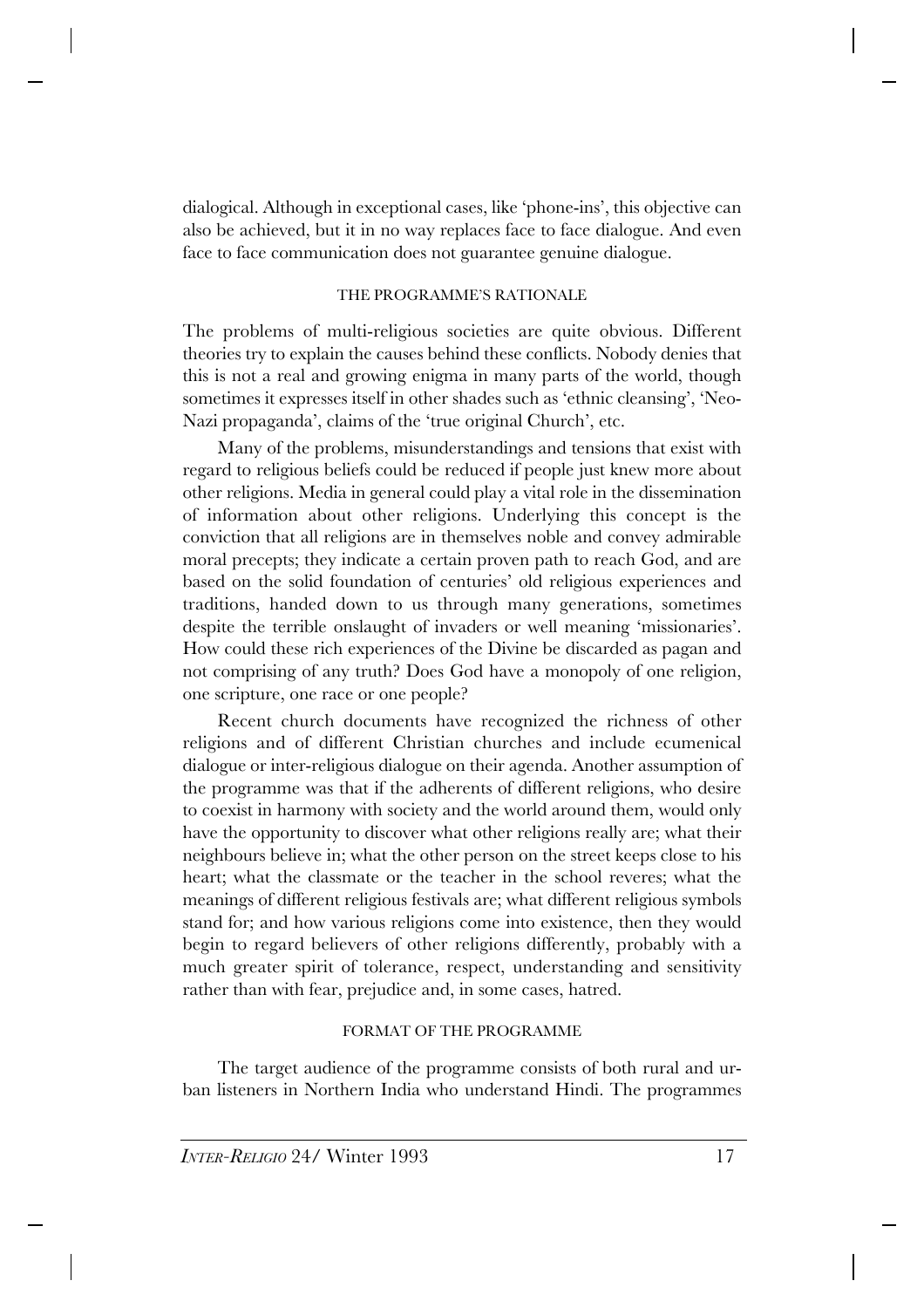are not designed for any specific social, economic or religious group. The purpose of the broadcasts is not to convert but to try to dispel the many prejudices that exist in the minds of people against other religions and their believers. The programme is broadcast on short wave. The radio station itself functions on a very limited budget, which prevents it from having 'phone-in' arrangements. Nor may the producer make long distance telephone calls to solicit reactions. In broadcast terminology these programmes are just 'talk shows'.

They appear in two slots of 5-6 minutes every week. In the first slot, the presenter tries to speak in general about the basic function of any religion, any place of worship, or scripture, or religious founder or leader, about one's relationship with God, or the general moral teachings of religions. This general slot is not on the specific teachings of any one particular religion. This is then followed by an appropriate hymn which tries to link the second slot to the first. These hymns are not always Christian hymns. The selection is made from different religions or from organizations which claim to be nonreligious. Sometimes spiritual songs from films are selected.

In the second slot the presenter tries to give information on a different religion each week. He presents some basic information, such as the origin of a religion, its founder, its different sects, its spread, its world-view, its festivals, its rituals in worship, its understanding of women, its basic teachings, etc. The information is no theological or exegetical discourse but a rather simple talk which any ordinary rural listener can understand.

### *SARVADHARAMA SADABHAVA* — A POSSIBLE MODEL

Paddy Scannell in *Broadcast Talks* (1991:3) elaborates on what Hilda Matheson (1933), had noted: that "within this sphere (radio broadcast), people did not expect to be talked down to, lectured or 'got at'. They expected to be spoken to in a familiar, friendly and informal manner as if they were equals on the same footing as the speaker." Unfortunately, by and large the model of religious broadcasting to our day, has been one of 'sermonizing, 'getting at', and 'talking down to'. When one thinks of elements of dialogue in a radio broadcasts, one has to conceive of a model which is different from the one held hitherto.

The programme from Veritas was called *Sarvadharama Sadabhava.* The meaning of these words does not contain an element of dialogue. It has been said earlier that it is not easy to achieve dialogue through radio broadcasts. Dialogue, however, is a term with many different meanings and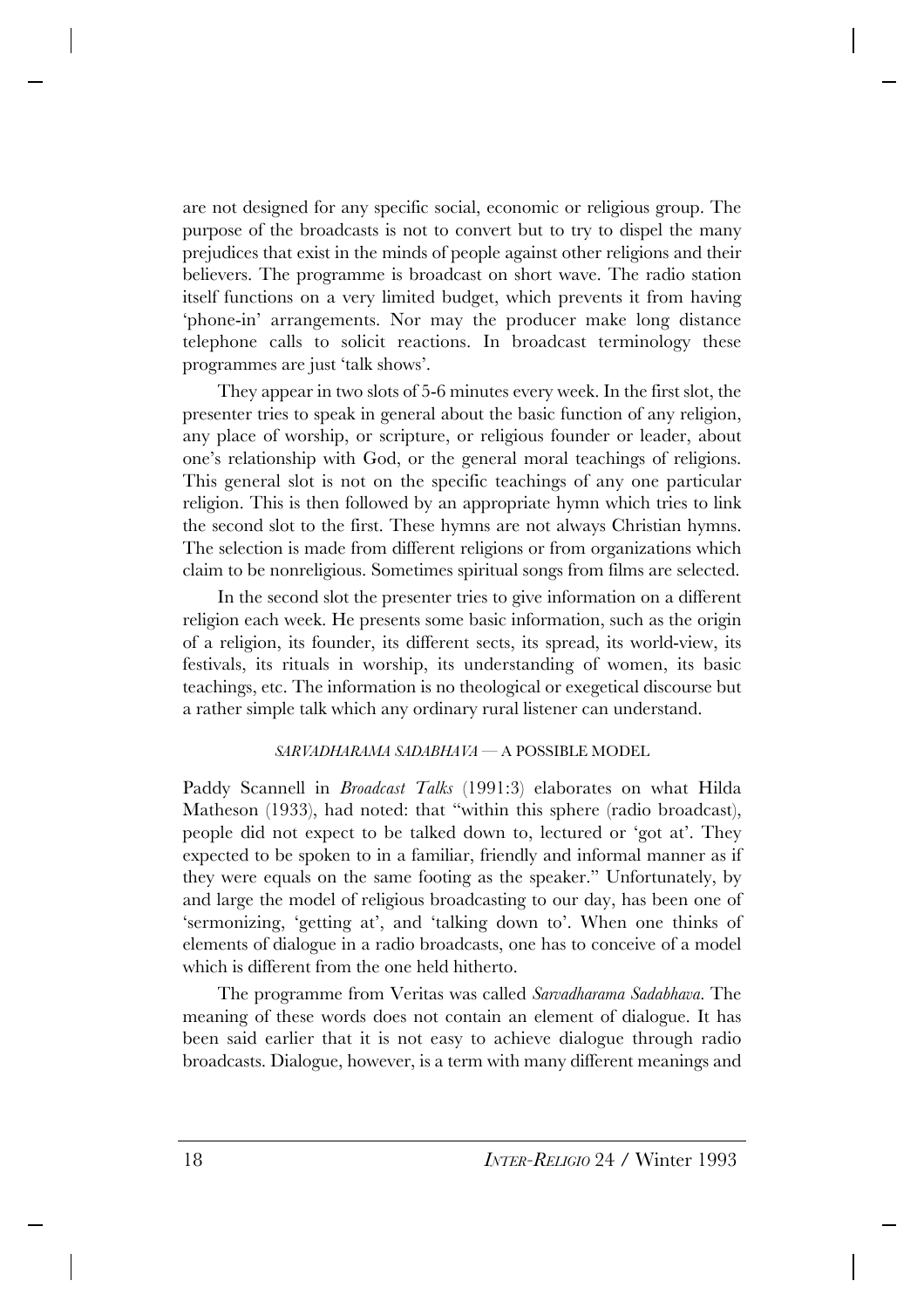nuances. The concept is discussed in depth in a recent article in Media Development (1993:54-6 1) with the title "Toward a Communication Theory of Dialogue".

During the time when I was toying with the possibility of such a radio programme and had informal discussions with several of my colleagues, they supported the idea of a dialogue programme. They unwittingly got the impression that this was another technique of evangelization, to convert the others by slowly decoying them through this innovative magical trick called 'dialogue'.

The reason it is to be considered 'a possible model' of dialogue is that it is not/cannot be really dialogical in the strict sense of the word. It is basically monological. In other words, the very nature of this medium poses difficulties for dialogue. Unfortunately, representatives of different religions could not be brought together on one platform or programme to have an appropriate dialogue. This possibility should be considered if this model is to evolve further and get greater currency in broadcast media.

Religious broadcasting must have a theological foundation to justify its functions. In the case in question, it is an activity that is inspired by a Christian view of God, of humanity, the world and people's inter-personal relationships, based on the values of the Gospel.

The New Testament is full of incidents where Jesus enters into a dialogue with other individuals, some of whom do not belong to his own social group, e.g. the Samaritan woman at the well (Jn.4:7-42). One could easily draw a precise communication model of dialogue from this incident. The respect, the equal status in mutual communication accorded to the Samaritan woman despite her protest: "How is it that you, a Jew, ask a drink of me, a woman of Samaria?" sets a unique model of communication before the believer.

There are clear moments when Jesus leaves his disciples free, not only to enter into communication with him but even to associate with him, when for example (Jn.6:66ff), many of the disciples leave him and go away, he asks Peter, "Do you wish to go away too?" There is no imposition of himself on his disciples, followers or others. He makes this quite clear each time he pronounces, "Whoever wishes to be my disciple..." He welcomes the children (Lk.9:46), establishing communication on their own level. In the parable of the Prodigal Son, now more popularly known as the Forgiving Father (Lk. 15), he sets up a model where barriers to communication collapse altogether. It is not only an instance of dialogue, but of total acceptance of the other. Again, before the Last Supper, bending down to wash the feet of his disciples- (Jn. 13: 5ff) he establishes a supreme model of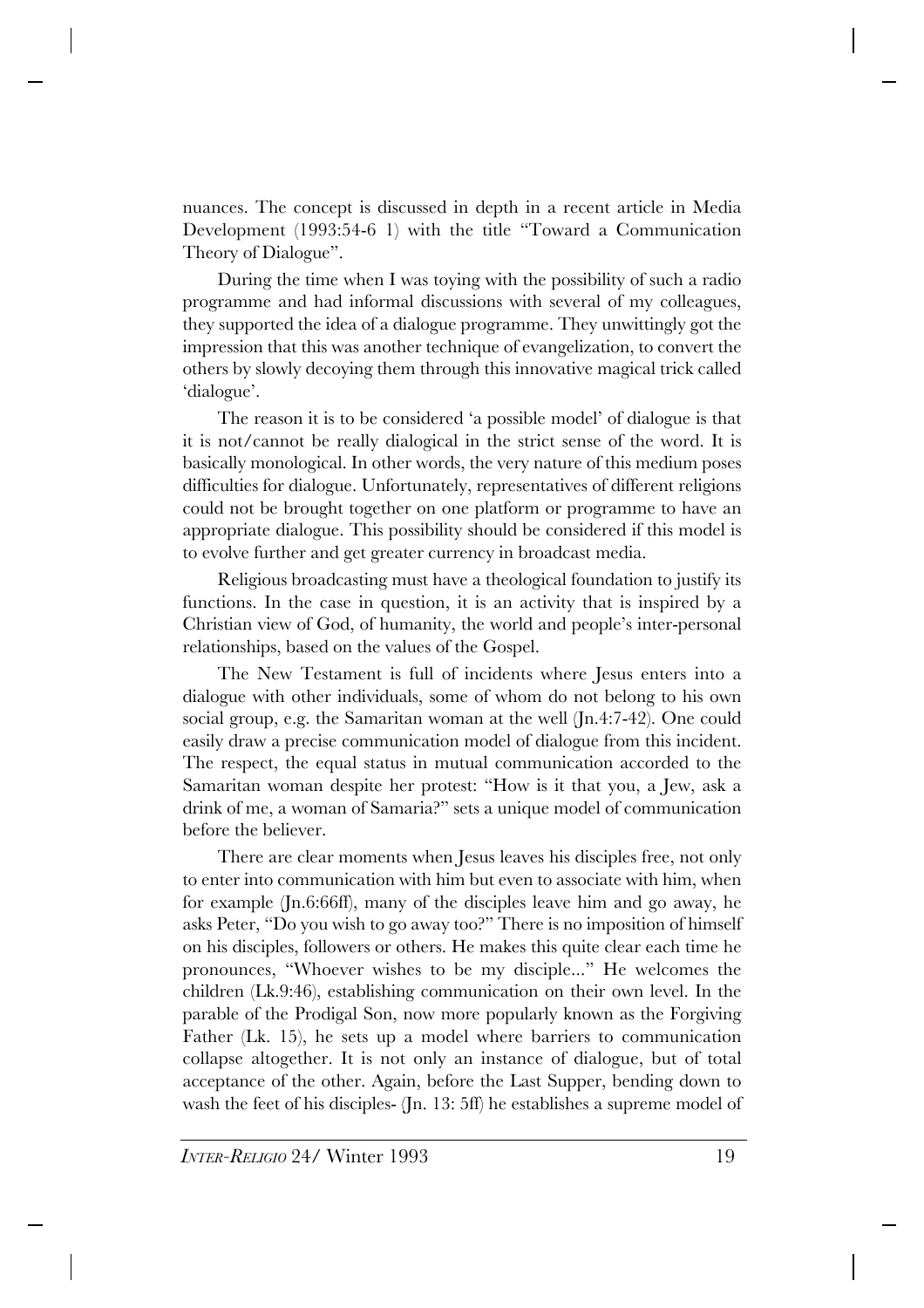communication to be adopted when one is, by unavoidable circumstances, superior to the other: "So if I, your Lord and Master, have washed your feet, you also ought to wash one another's feet."

Even before entering into the concept of inter-religious dialogue, one can get into enormous difficulties trying to understand the plain term 'dialogue'. According to Brenda Dervin et al., "Theorists disagree about conceptual boundaries—where the dialogic begins and the non-dialogic ends". Religious dialogue can range from the concept of incarnation whereby the Logos, the Word, becomes human thus entering into communication with humans, to the nature and quality of that communication as shown in the Gospel.

### PHILOSOPHICAL REFLECTIONS

There is certainly something unique in the way Jesus communicated. His success, however, was not due to his 'techniques' but simply because he was able to establish what Jurgen Habermas would describe as a level of intersubjectivity.

In his two volumes, *Towards a Theory of Communicative Action* (1981) Habermas basically points out that the essential presupposition for the success of the speech act is that the other partner is considered as equal, is given full freedom of expression, and has an equal right of participation. The partner in communication has the full freedom to leave the framework of action and to enter into a discourse for the purpose of reaching an agreement, in case the interaction gets into an argument. He offers a lengthy set of arguments to establish what he calls 'communicative rationality'.

Habermas in some way elaborates the communicative action of Jesus by articulating it in more philosophical terms. A scrutiny of these two approaches could possibly lead us towards a theory and praxis of multireligious or inter-religious dialogue. The approaches used by Jesus are practical illustrations for those serious about entering into dialogue. They provide us with a solid theological foundation. The insights offered by Habermas could well form a theoretical and philosophical basis for dialogue.

Radio certainly offers a chance to experiment with a wide variety of ideas, for in radio the limits of imagination can be stretched to their maximum. There are no limits for the presenter to stop him from taking the listeners into a new undiscovered world of other religions.

### CHALLENGE TO THE CHURCHES

In the long history of Christianity it has never been easy to adapt the attitude and message of Christ to daily-life situations. It will certainly be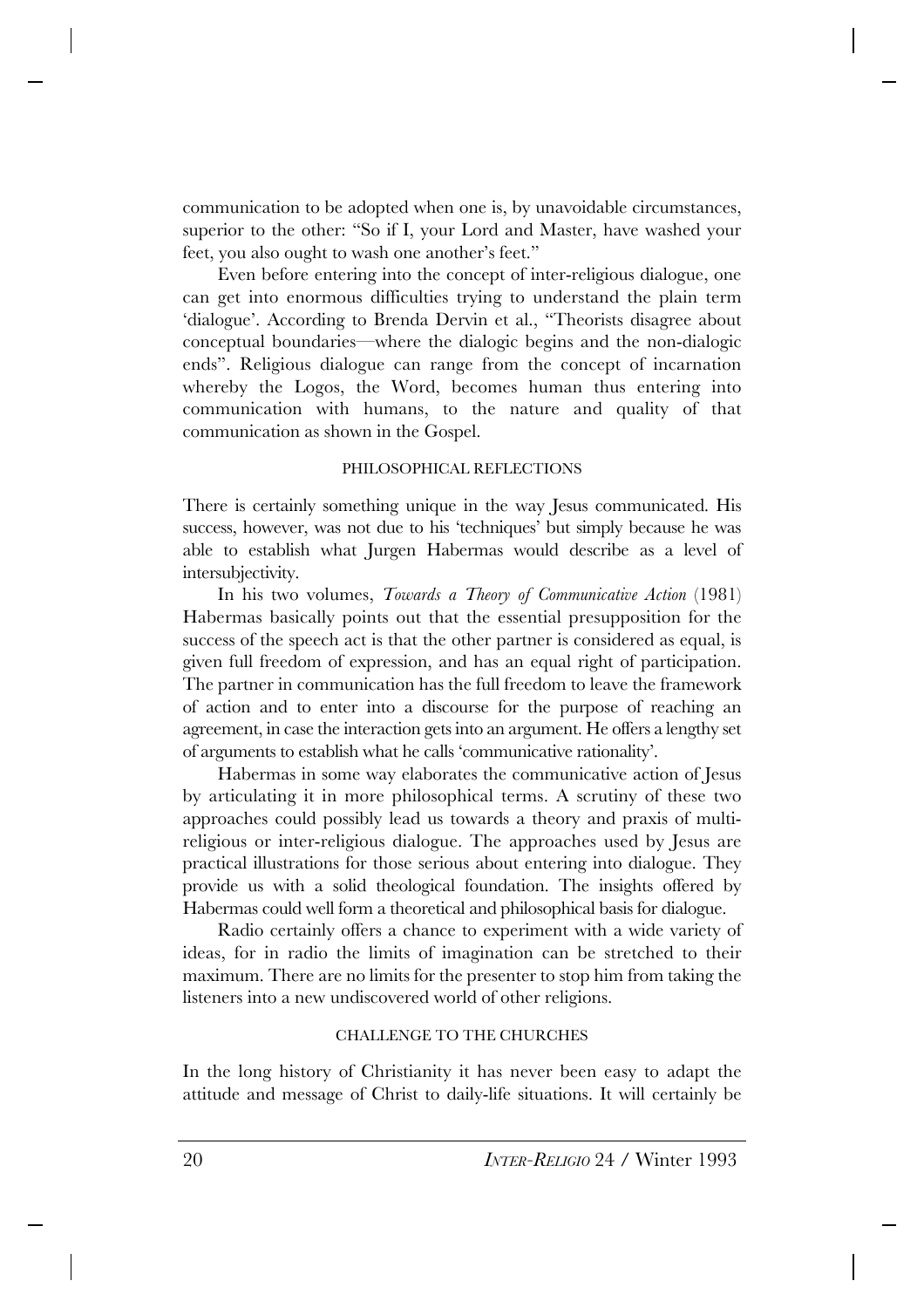more difficult to adopt it to our attitude towards other religions. There are still many who protest strongly against the very idea of such a dialogue.

People planning to enter the arena of inter-religious dialogue should not expect much support from Christian institutions. Therefore, they will face financial problems in meeting production costs. For enthusiastic producers this can be very frustrating experience. These efforts may end up in a vicious circle: lack of programmes because of lack of funds, because of lack of information, because of lack of a change of attitude towards other religions. It is always comfortable to stroll on the trodden path, but, so far, broadcast media have not even found a path of dialogue to tread upon.

The lack of ready-made programmes or formats for this kind of venture could be another problem that broadcasters may encounter. Hence there is an urgent need to do research in this area so that the broadcasters can have something on hand to make use of. There are certainly scores of media practitioners who hold a tolerant and compassionate attitude towards other religions, but are unable to enter into a regular radio or TV programme, mainly because of the lack of available formats in this area. But a start has to be made at some point.

"Broadcasting is an institution-a power, an authority-and talk on radio and television is 'public institutional' talk, an object of intense scrutiny, that gives rise to political, social, cultural and moral concerns," according to Scannell (199 1:7). It is thus not only a question of checking and possibly changing attitudes towards other religions, but of combining it with the discipline of public communication. A suitable method has to be found to present the other as an equal partner in communication. Religious topics must be handled with extreme care. No one wants to take the responsibility of being wrong or misunderstood. The example of Salman Rushdie is often quoted in such discussions.

Inter-religious dialogue has not yet caught the attention of the media, neither the public service nor the commercial media. Is this because the task is too gigantic? Has it do with costs or with the attitudes of media workers towards other religions? Or do media practitioners lack the imagination to initiate ideas for programmes which can captivate audiences?

Feelings related to the Divine are embedded in the innermost depths of an individual's heart. Training in print or broadcast journalism cannot easily remove them. Thus even if a media institution decides to take up inter-religious dialogue through communication, can it do it with a total spirit of detachment from its own religious beliefs?